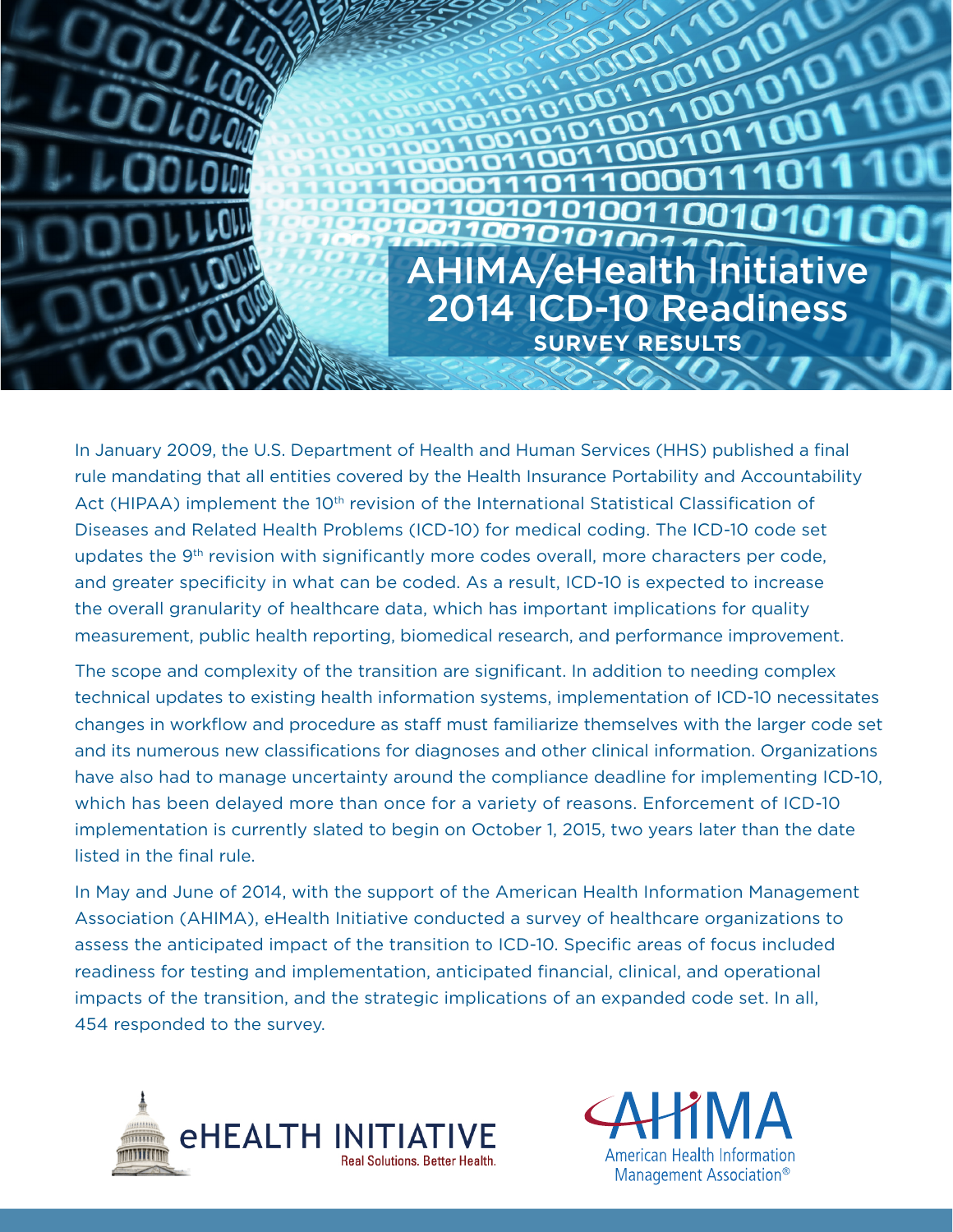# **RESULTS**

#### **Demographics**

Survey respondents were primarily from healthcare delivery organizations (73%). Among these, acute care hospitals (30%) and clinics/physician practices (25%) were most common. While physician practices tended to be smaller, 58 percent had only one to four physicians; hospitals varied in size. The roles of respondents at their organizations ranged from managers (32%) to directors (24%) to executives (16%). Ten percent were clinicians.

### **Testing**

As organizations implement the ICD-10 code set, testing is imperative to ensure that trading partners can ultimately accept the ICD-10 coded transactions. Testing for ICD-10 can be a complex task involving both internal and external resources, as organizations must validate their own workflows around coding and the ability of their trading partners to receive and process transactions.

End-to-end testing is an important internal validation tool in which all components of a system are tested in an environment that closely mirrors real-world scenarios. In all, 65 percent of respondents indicated that they could begin end-to-end testing prior to the fourth quarter of 2015, when compliance is set to begin. Of these, a majority (63%) will be ready to conduct testing in 2014, while the rest will wait until 2015. Ten percent of all respondents currently have no plans to conduct end-to-end testing, and 17 percent don't know when their organization will be ready for testing.

Organizations with no plans to conduct end-to-end testing often cited a lack of knowledge as the reason to forego testing (36%). Nearly half (45%) of these organizations are clinics/physician practices, possibly indicating a knowledge gap around ICD-10 implementation and testing for those organizations with fewer resources. By contrast, only two of the acute care hospitals responding to the survey had no plans for end-to-end testing.

While many organizations are poised to perform internal testing, the external testing picture is cloudier. Respondents frequently indicated that they are not aware of when their key business partners will be prepared to conduct testing. Respondents were more likely to know when larger partners such as clearinghouses, IT vendors, acute care hospitals, and health plans were prepared to conduct testing. More of these larger organizations have also indicated to their partners that they will be prepared for testing in 2014 than smaller organizations such as physician practices.

### Impact of ICD-10

Respondents indicated a mix of concern and optimism about the impact of ICD-10. For example, 35 percent believed that their organization's revenue will decrease during the first year of ICD-10 compliance. Only six percent thought their revenue would increase and 14 percent viewed compliance as revenue-neutral. Nearly half the respondents are unsure about the impact or ICD-10 on revenue (18%) or have not yet conducted revenue impact assessments (27%). Moreover, a number of respondents expressed concern about the impact of ICD-10 on common clinical and administrative processes. Respondents indicated that coding (59%) and documenting (42%) patient encounters and adjudicating reimbursement claims (41%) would be more difficult under ICD-10.

Again, smaller practices may have a more difficult time adjusting. Across the board, a higher percentage of clinics and practices indicated that it would be more difficult to complete common clinical and administrative practices than acute care hospitals. Sixty-one percent of clinics and physician practices believed that documenting patient encounters would be harder, as compared to 35 percent of acute care hospitals. Likewise, for adjudicating reimbursement claims, 54 percent of practices thought ICD-10 would make the process more difficult, versus 40 percent of acute care hospitals.

**TATTEFATT** 

*EHEALTH INITIATIVE* 

Real Solutions. Better Health

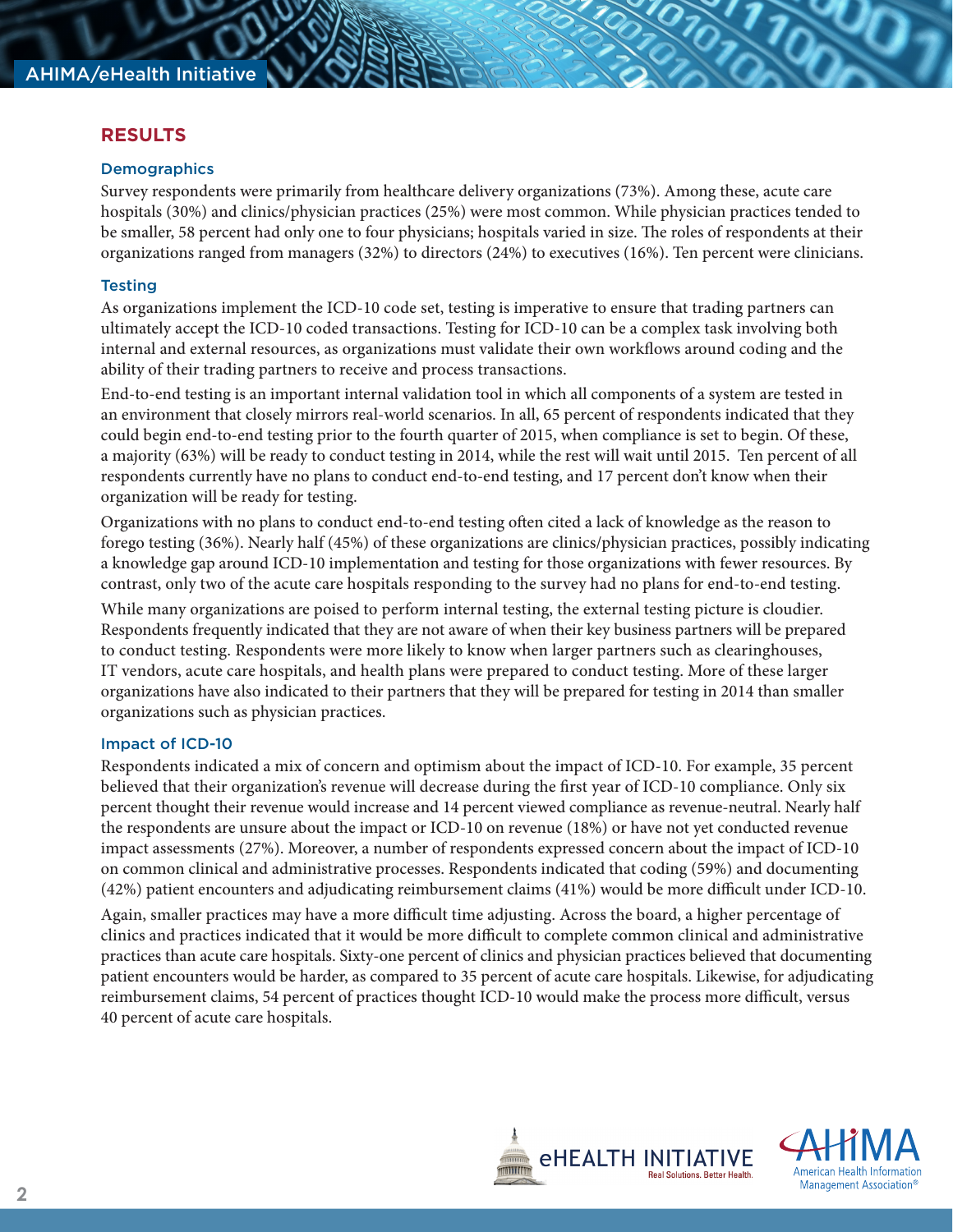However, respondents also expressed support for the long-term benefits of ICD-10. More respondents believe ICD-10 will make managing population health and conducting clinical, health services, or translational research easier rather than harder. They also believe that ICD-10 will ultimately improve the accuracy of claims (41%), quality of care (29%), and patient safety (27%).Organizations plan to leverage the increased specificity of the code set for claims processing and billing (63%), quality improvement (63%), performance measurement (52%), and outcome measurement (41%). Compared to data from a similar survey in 2013, the percentage of respondents planning to use ICD-10 for quality improvement, performance measurement, and outcomes measurement has increased, suggesting that organizations may better recognize the potential benefits of ICD-10 as they grow more familiar with the code set.

## **Challenges**

Given the overall complexity of ICD-10 implementation, which requires internal workflow and process changes, extensive testing to ensure compatibility, and coordination among external partners, it is not surprising that respondents cited a number of challenges to implementation. Chief among these were claims processing (58%), clinical workflow and productivity (56%), lack of staff (49%), change management (48%), and vendor/partner readiness (47%). Respondents are clearly particularly concerned about the impact of ICD-10 implementation on their staff.

To mitigate challenges to staffing such as reduced coder productivity as they familiarize themselves with the new code set, 70 percent of organizations are planning to conduct additional training and practice prior to the compliance date. Some respondents are planning to fill gaps in other ways, such as contracting with outsourced coding companies (33%) or purchasing computer-assisted coding technology or similar tools (32%). More of the larger organizations with greater resources such as acute care hospitals and integrated delivery networks are pursuing these potentially costly solutions than smaller organizations.

Organizations are also leveraging the delayed compliance deadline to better prepare themselves to efficiently use ICD-10. Sixty-two percent are utilizing the delay to improve clinical document integrity, 59 percent will train more staff on ICD-10, 47 percent will continue dual coding, and 39 percent will conduct more robust testing.